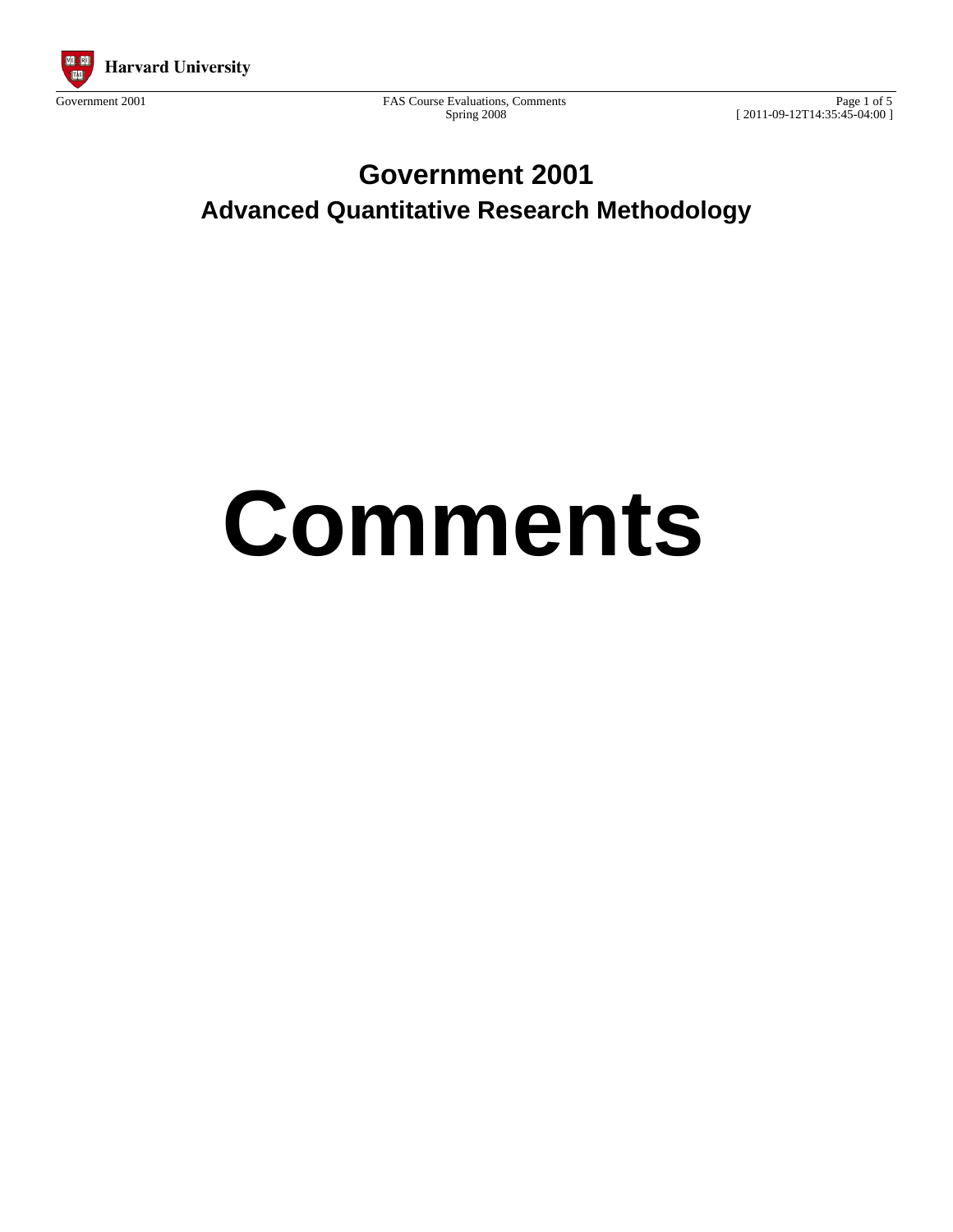

#### **WHAT WOULD YOU LIKE TO TELL FUTURE STUDENTS ABOUT THIS CLASS?**

#### **Course**

Evaluate the course overall.: **1 (unsatisfactory)**

- This class takes 20-30 hours per week on average. Do not take unless you have a light course load and are prepared to be very frustrated. I had a strong quantitative background going in but no R background which was a big handicap. - You will learn some useful tools (and if you already know R you will learn even more). But given the work you put in the gains will not be commensurate. - If you are interested in the material, audit the class/ watch the videos online and then learn Zelig.

Evaluate the course overall.: **3 (good)**

The replication project is very difficult; however, I learned to teach myself how to do things followed by how to correct all the mistakes I made along the way.

Evaluate the course overall.: **4 (very good)**

This class requires a tremendous time commitment--20-30 hours per week or more--but the techniques you learn (including the R programming skills) are very worthwhile if you plan to do quantitative social science research in your dissertation or career.

Evaluate the course overall.: **5 (excellent)**

This is one of the most useful classes I've taken at Harvard so far -- but be warned, it will become a major part of your life!

Evaluate the course overall.: **4 (very good)**

Gary's approach to statistics is not perfect, but makes much more sense than the standard, so you should learn the big-picture of statistical inference by taking this course.

Evaluate the course overall.: **5 (excellent)**

Fantastic class, even for those with a lot of previous stats training.

Evaluate the course overall.: **4 (very good)**

I would tell them to prepare ahead of time by refreshing their math skills and learning some R on their own. Also, I would tell them to have several possible replication articles and data ready prior to starting the course.

Evaluate the course overall.: **4 (very good)**

A difficult but rewarding course

Evaluate the course overall.: **2 (fair)**

You will be exposed to several different kinds of statistical models for use in political science, but the exposure is quick and if your other major with statistics has been Gov 2000, mastering these models will require more work after the end of Gov 2001. You will, however, learn one type of model very well (the one you use in your replication paper).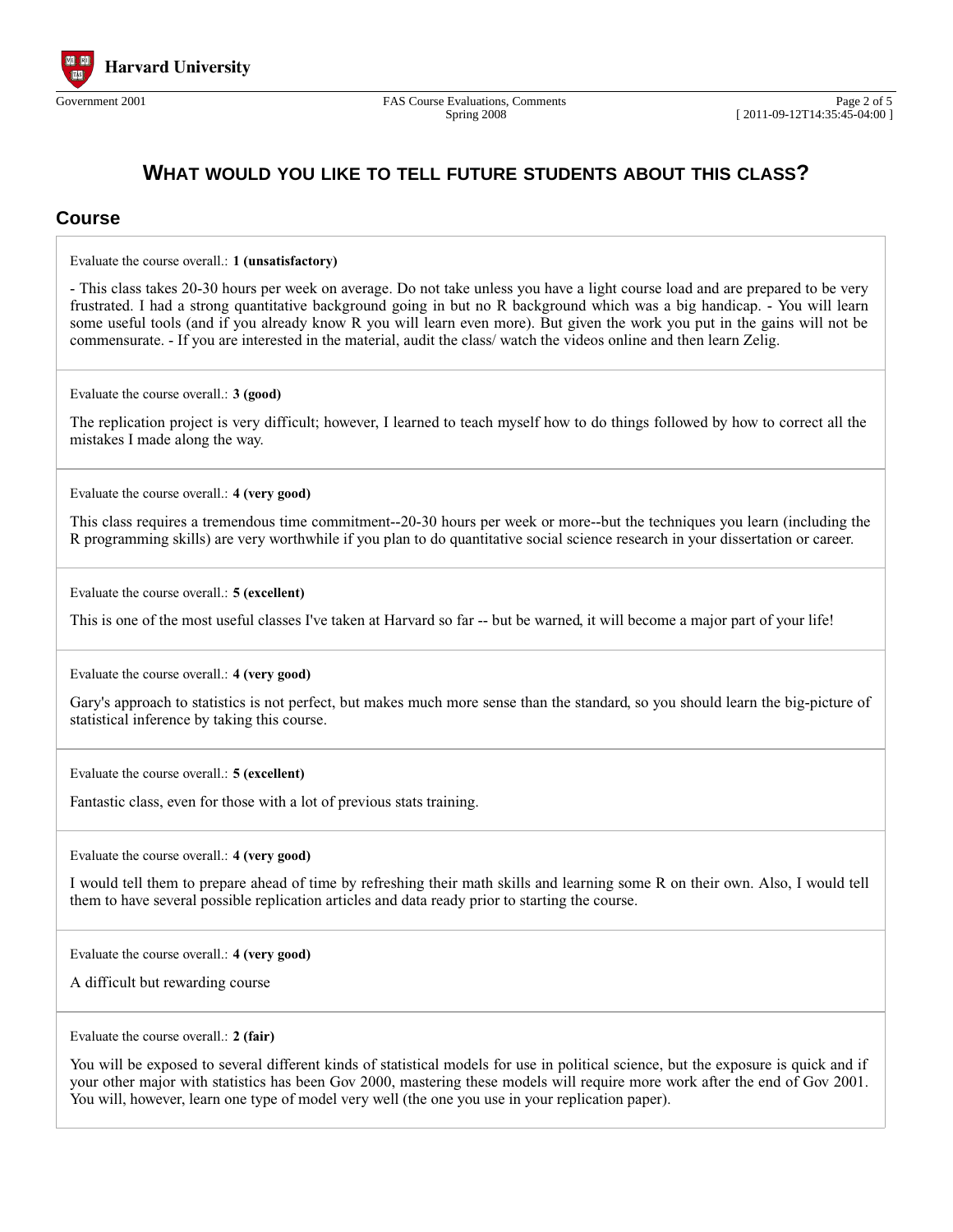

Government 2001 FAS Course Evaluations, Comments Spring 2008

Page 3 of 5 [ 2011-09-12T14:35:45-04:00 ]

Evaluate the course overall.: **3 (good)**

1- Learn R before you come to class and prepare yourself for a heavy workload. 2- Choose a paper for replication that you have an a priori idea of what was wrong with it. NO descriptive papers, just a paper with an apparent flaw. 3- Don't take the class if you do not have a good partner. The load is so heavy and if you end up working on your own, your misery is tripled.

Evaluate the course overall.: **5 (excellent)**

One of the best courses that I have taken in Harvard

Evaluate the course overall.: **4 (very good)**

The replication project is by far the most important and most useful part of the class and will take up the most time, but is a chance to get a lot of helpful feedback regardless of the level of experience one has with statistical research. Not the best course to learn statistical models, absolutely the best course to practice using them.

Evaluate the course overall.: **5 (excellent)**

If you are a Gov graduate student, not taking this class probably means a loss of at least a few hundred thousand dollars of expected lifetime earnings. If you are not a Gov grad student make sure you know what you're getting yourself into -- this is meant as a direct continuation of Gov 2000, R and all.

Evaluate the course overall.: **5 (excellent)**

Even if one knows a lot of the material in the class, it's worth it for the paper exercise and the implementation of statistical techniques.

Evaluate the course overall.: **5 (excellent)**

Opportunity to do novel work

Evaluate the course overall.: **3 (good)**

It's a good class, but not really as challenging as a 'capstone' course should be. It likely prepared most Gov students to do moderately competent empirical work, but I don't think it prepared students who want to do serious empirical work very well for future courses.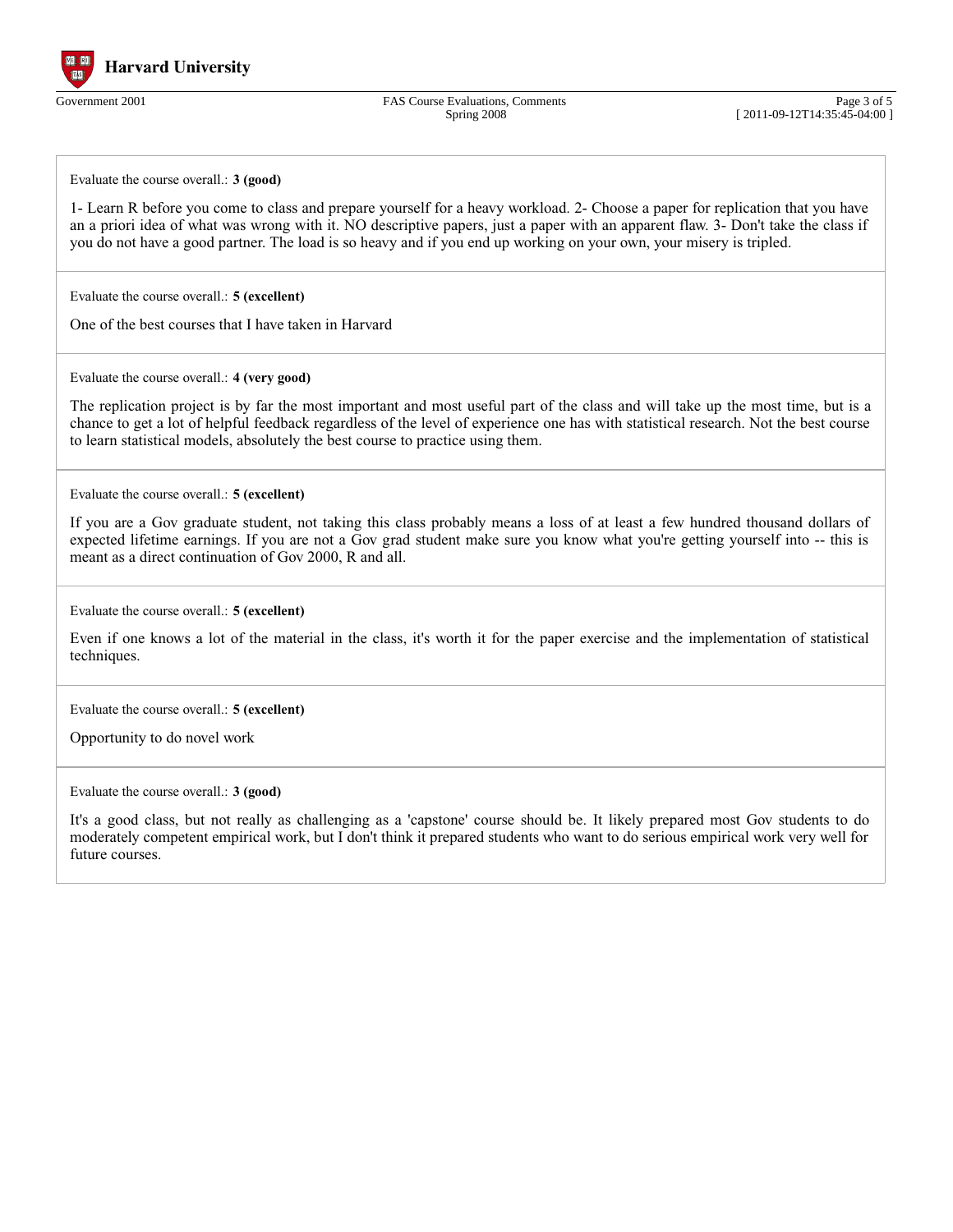

Spring 2008

### **PLEASE COMMENT ON YOUR SECTION LEADER'S TEACHING.**

#### **Larson, Jennifer Mary**

Evaluate the course overall.: **1 (unsatisfactory)** Evaluate your Section Leader overall.: **4 (very good)**

Jenn was a good section leader. She is both knowledgeable and communicates her knowledge well.

Evaluate the course overall.: **3 (good)**

Evaluate your Section Leader overall.: **4 (very good)**

Absolutely brilliant and kind to those of us not occupuying her exalted mental plane. She took time to help this idiot figure out things. She was always positive, even when dealing with an obvious fraud like me.

Evaluate the course overall.: **4 (very good)** Evaluate your Section Leader overall.: **5 (excellent)**

Jen is extremely sharp and helpful. During office hours, she really took time and went through concepts and R code step-by-step. She is a true professional, and her instruction and support were much appreciated!

Evaluate the course overall.: **5 (excellent)**

Evaluate your Section Leader overall.: **5 (excellent)**

Jenn was a great TF. She explained topics in section clearly and intuitively, and she never assumed that we knew more than we did. Her problem sets were also very good at balancing the amount of work they required with the amount we learned from them.

Evaluate the course overall.: **4 (very good)** Evaluate your Section Leader overall.: **5 (excellent)**

Jenn is knowns the material well. She is helpful when it comes to questions about either problem sets or the final paper.

Evaluate the course overall.: **5 (excellent)** Evaluate your Section Leader overall.: **4 (very good)**

Great job!

Evaluate the course overall.: **4 (very good)** Evaluate your Section Leader overall.: **5 (excellent)**

Very effective lecturer. Explains the material thoroughly and is in touch with the needs of the students in her class. Encourages useful questions, but also knows how to keep the lecture on track and not steer away from the main topic. Patient and helpful.

Evaluate the course overall.: **4 (very good)** Evaluate your Section Leader overall.: **5 (excellent)**

Very nice and helpful